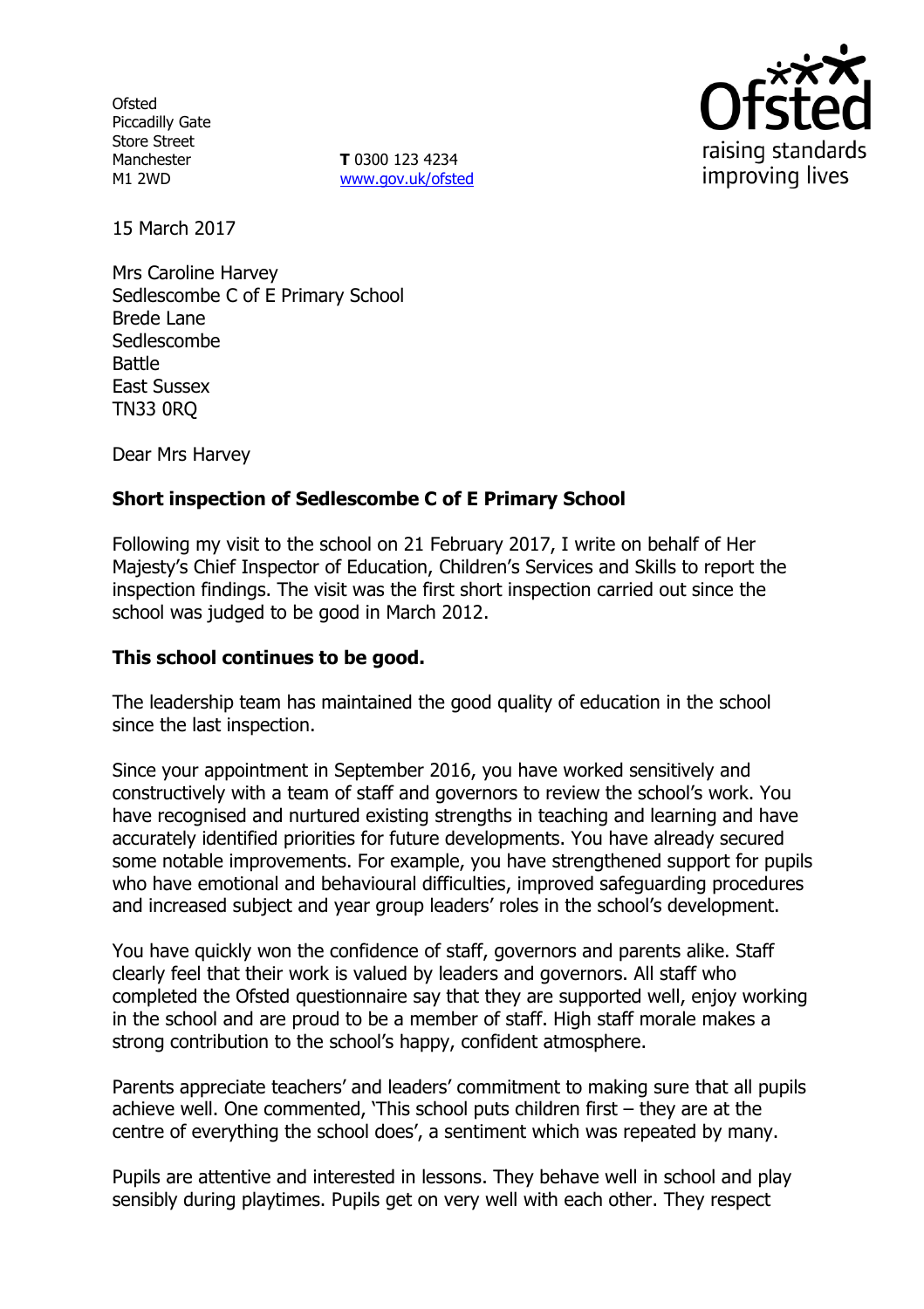adults and work hard. They wear their school uniform with pride and look extremely smart.

Governors provide effective challenge and support for you and your team. They have worked very effectively with you and with the local authority during the past year to ensure a smooth and seamless transition in leadership. Well-established systems for checking the school's work, including governors' visits to classrooms, ensure that they are knowledgeable about the quality of teaching and about pupils' achievement.

You and your team have successfully addressed the areas for improvement identified at the time of your school's most recent inspection. Your school development plan is fit for purpose and clearly identifies relevant priorities for improvement. You and your Reception teacher have improved the teaching of mathematics in the early years, giving children more opportunities to use and develop number skills through a broad range of activities. As a result, children's progress in mathematics during early years has improved.

You have established a consistent approach to developing pupils' spelling skills in key stage 2. Pupils produce writing of an increasingly high quality during key stage 2 and make better progress in writing than at the time of the previous inspection. They write for a wide range of purposes and audiences and learn how to use vocabulary to good effect. You have rightly identified that pupils could make even better progress in writing, particularly the most able, during key stage 2.

# **Safeguarding is effective.**

You and your leadership team give pupils' safety a high priority and ensure that safeguarding arrangements are fit for purpose. You make sure that staff are alert to pupils' personal and emotional well-being. You follow up any safeguarding concerns promptly and appropriately. High-quality and detailed records contribute well to pupils' safety and well-being. You have improved safeguarding procedures since your appointment. For example, you have made sure that all staff have completed appropriate training and are knowledgeable about what to do should a safeguarding issue arise.

You and your team make sure that the school is secure, orderly and well maintained, so that pupils can learn and play safely. Pupils say that they feel very safe in school. They feel that teachers are interested in their views and are happy to help them with any problems.

### **Inspection findings**

■ During this inspection, I focused particularly on: how effectively teaching during key stage 2 supports pupils' progress in writing, especially for the most able pupils; how well teaching ensures that children in the early years, particularly boys, achieve well in mathematics; and how thoroughly leaders and governors check pupils' safety. I also considered how well leaders have addressed the areas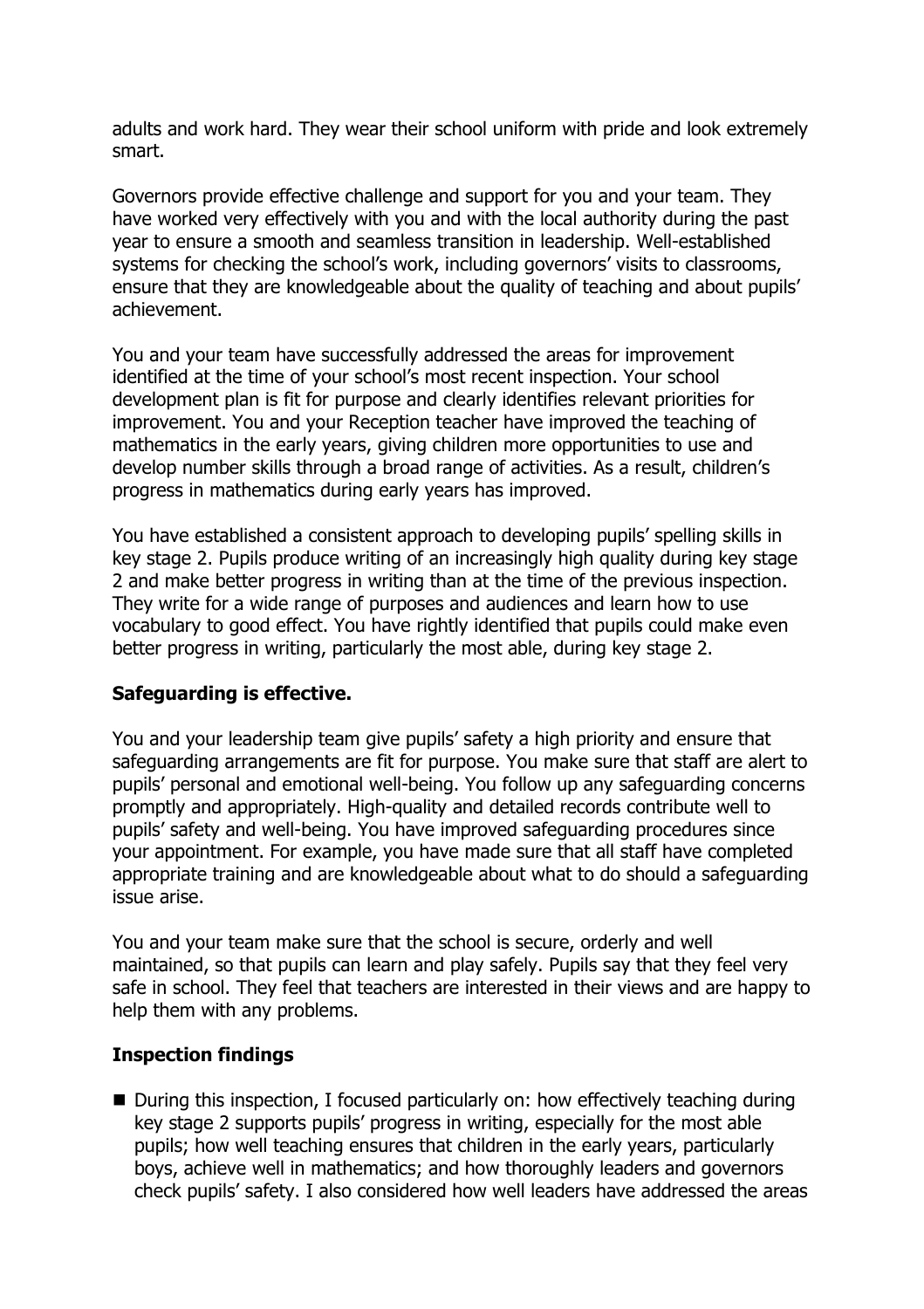for improvement identified at the previous inspection. These areas related to the quality of teaching, standards in English and mathematics at the end of key stage 2, and how well leaders use development plans to check improvements.

- Standards at the end of both key stages have been consistently higher than national averages in reading, writing and mathematics since the previous inspection. The results of the Year 1 national phonics check have been equally positive. In 2016, all pupils achieved expected levels in the Year 1 phonics check. As a result, pupils currently in Year 2 are equipped well with key reading and writing skills to support the next stage of their learning.
- Good-quality training has ensured that teaching during key stage 2 builds more effectively on pupils' achievements in reading, writing and mathematics than at the time of the previous inspection. All groups make good progress, including disadvantaged pupils. However, some pupils could make even better progress in writing, particularly the most able. Teachers do not always have the same high expectations of pupils' written work in subjects such as science and religious education as they do in English. As a result, there are variations in the quality of pupils' writing in different subjects.
- Leaders give careful attention to making sure that pupils attend regularly and are safe. They responded swiftly to a dip in pupils' attendance in 2015, working closely with parents and agencies to reinforce the importance of regular attendance and to support families. Attendance improved in 2016 as a result. Information about pupils' current attendance indicates that improvements have been sustained. There is no significant difference between different groups of pupils' attendance. Most pupils, including disadvantaged pupils and those who have special educational needs and/or disabilities, attend regularly and punctually.
- $\blacksquare$  In the past, exclusions have been higher than national averages. The headteacher has worked closely with her team to review and strengthen the behaviour policy since her appointment. Clearer procedures and sanctions have been put in place in the past academic year. There have been no exclusions since the current headteacher was appointed.
- The headteacher and inclusion leader have recently established a helpful nurture group which provides high-quality support for pupils who find school more difficult. Pupils who attend this group have made remarkable progress in a relatively short time. They have developed personal skills and positive attitudes rapidly, which are helping them to achieve well in the classroom. One parent commented, 'My child has blossomed. I cannot tell you how much the nurture group has helped, both in school and at home. My child's confidence grows daily.'
- The early years teacher makes sure that activities and equipment appeal to all children's interests. Boys and girls make equally good progress in developing reading, writing and number skills and achieve well. Good-quality mathematics teaching reinforces the link between children's practical experiences of number and written recording. This ensures that children complete number tasks with increasing accuracy and confidence.